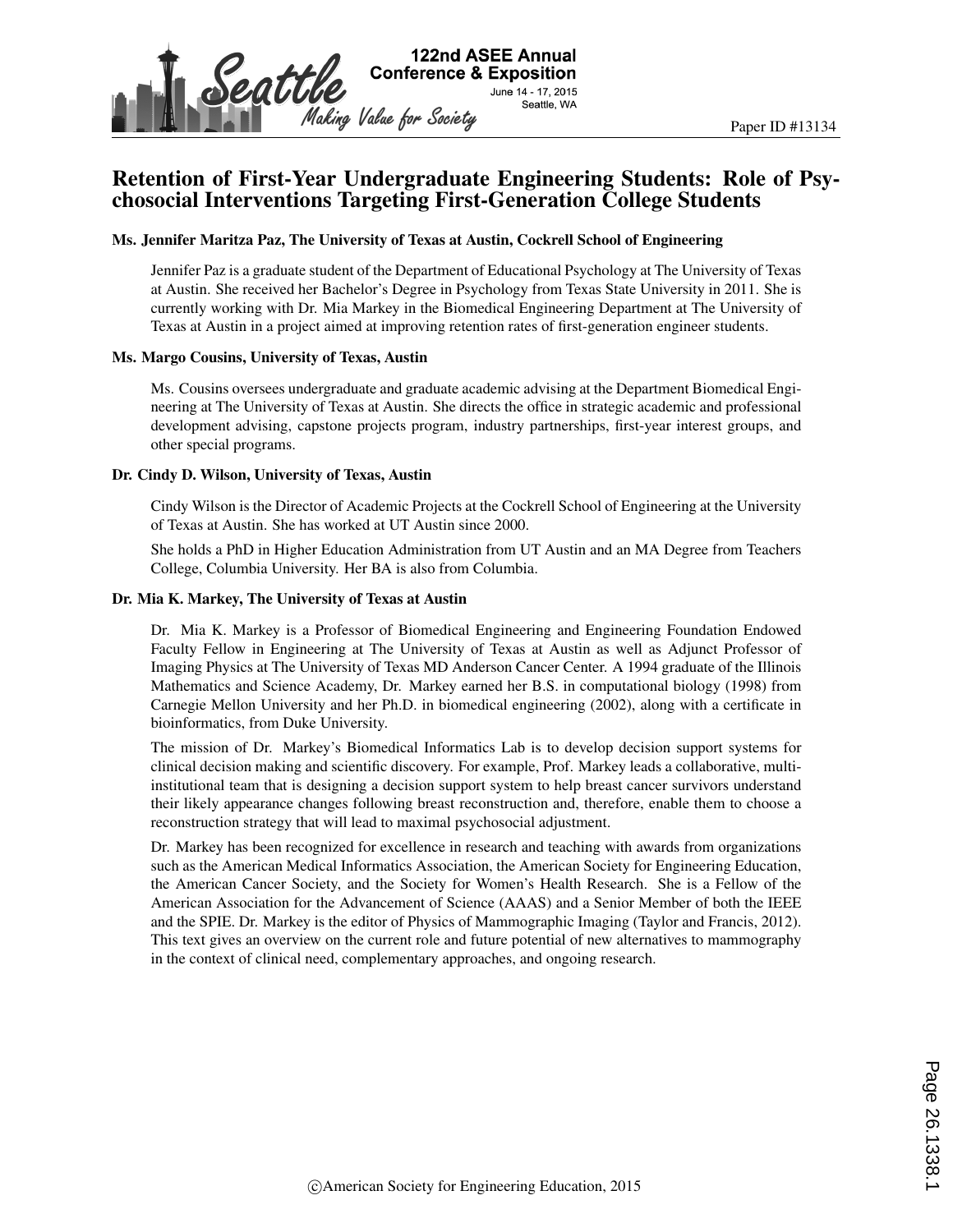# **Retention of First-Year Undergraduate Engineering Students: Role of Psychosocial Interventions Targeting First-Generation College Students**

## Introduction

An increasing number of students are making the decision to enroll in higher education institutions to obtain a four-year degree. The rise in the number of college students has led to a growth in student diversity in college campuses across the nation<sup>1</sup>. One particular group that has contributed to increased enrollment is first-generation college students, defined as a student whose parents did not earn a four-year degree. First-generation college students constitute about 15-20% of the student population in American universities<sup>2</sup>. However, even though the enrollment of first-generation students is rising, the retention rates are not parallel to enrollment rates. First-generation students are still less likely than continuing-generation students to enroll in post-secondary institutions, and those that do enroll are less likely to complete a four-year degree<sup>3-4</sup>. First-generation students are more likely to come from low-income families and are less prepared academically<sup>5</sup>. Furthermore, first-generation students are less likely to choose a major field in science, mathematics, and other STEM related fields<sup>6</sup>. This is a national concern as the demand for STEM related jobs grows. Engineering is especially affected by this trend as it has historically experienced difficulties with student retention and attracting a diverse cohort, including first-generation students.

Aware of this disparity, colleges are interested in furthering their understanding about what factors influence student retention. From an economical perspective, higher retention is more cost-effective for universities. But retention also has an effect on the reputation of a university and how it compares to other institutions, as retention is used to help inform external rankings that infer the overall quality of education that the university offers<sup>7</sup>. As a result, many student success programs have been created and are a big part of many major colleges since the late 1990s. In order to help meet the needs of students and ameliorate dropout rates, these programs have primarily focused on factors such as financial and academic preparedness<sup>8</sup>. However, psychosocial barriers, such as a student's sense of belongingness in the institution, can be more difficult to address appropriately and effectively. Programs that fail to acknowledge the connection between psychosocial barriers and other barriers, such as finances, may be less effective at helping first-generation college students succeed in college. For example, firstgeneration college students possess limited social capital (resources accrued through social networks)<sup>9</sup>. As a result, they are less likely to utilize or have more difficulty in recognizing university support, due to their limited experience in seeking such services $^{10}$ . Therefore, it is essential to pair resources with guidance on how to utilize them and ways to obtain key contacts that will facilitate resource access.

The transition to college is quite impactful for first-generation students as it often includes a cultural adaptation<sup>11</sup>. The values of the colleges tend to mirror the values of an individualistic culture; that is, values that promote self-identity and independence and are commonly associated with the mainstream white-collar middle class of the US<sup>12</sup>. Many first-generation students better identify with a collectivistic perspective, which promotes community and selflessness. For example, first-generation students more often report that factors related to financial security are very important to them, such as giving their own children better opportunities than their own<sup>12</sup>.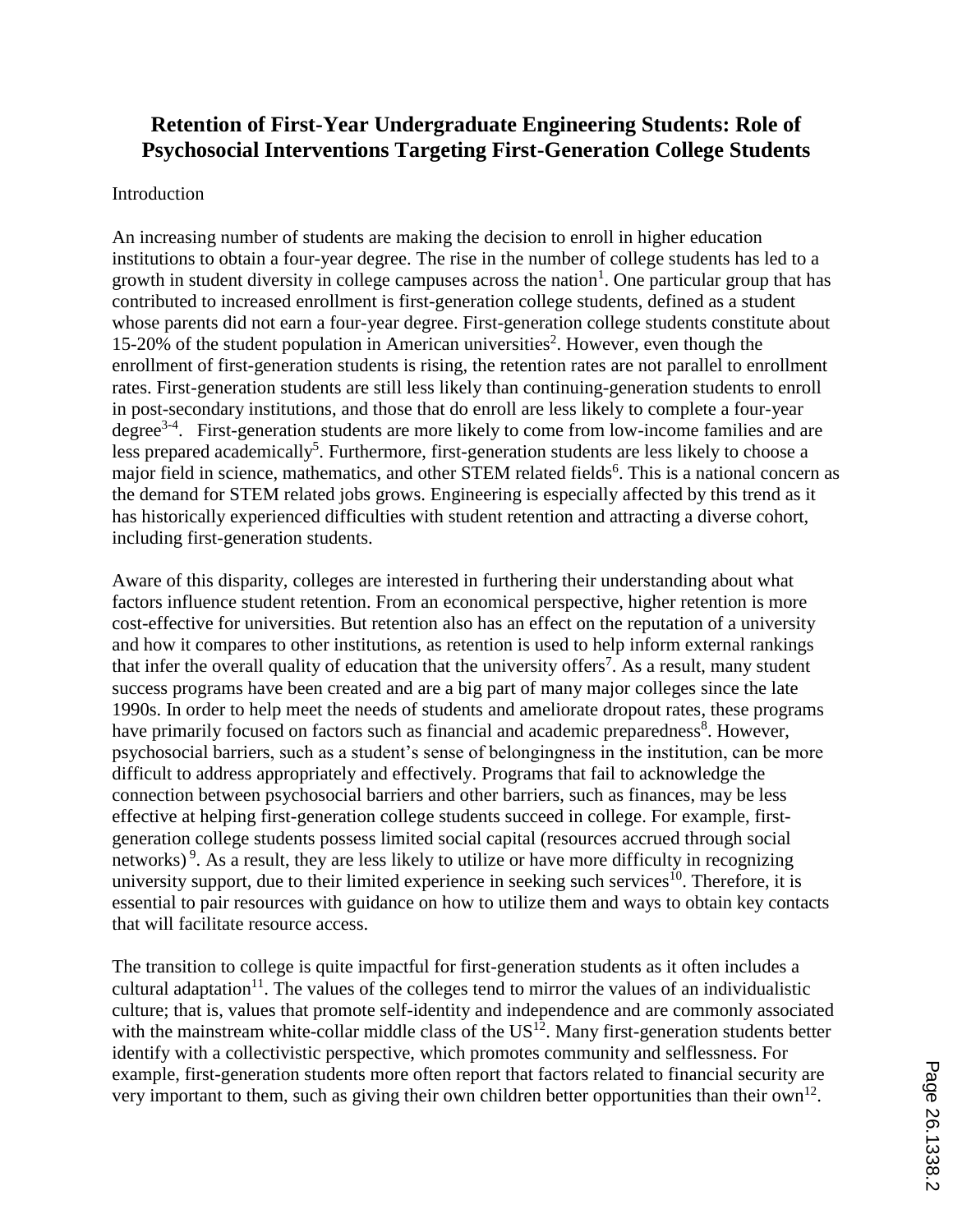By contrast, first-generation students are less likely than their counterparts to emphasize measures related to having political power as matters of importance<sup>13</sup>. The disparity between the values of an institution and that of an individual can make it difficult to promote integration of the two entities. Thus, failure to adapt to the mainstream collegiate culture may have detrimental outcomes for a first-generation student and influence their ultimate success.

A bachelor's degree is the surest path to higher socioeconomic status and for a first-generation student to earn a comparable salary as their continuing-generation peers $^{14}$ . The field of engineering is a growing sector of the economy that offers some of the best paid careers in the United States, which makes it a desirable degree for a lot of students<sup>15</sup>. However, it is highly competitive and has a higher dropout rate. It is estimated that about one half of the students who begin studies in an engineering field will not earn a degree in engineering<sup>16</sup>. The scarcity of qualified engineering professionals has a profound impact in both social and economic terms<sup>17</sup>. This factor is particularly salient for first-generation students, as they are even more likely to abandon their pursuit of an engineering degree $18$ . As a way to contribute to the efforts of engineering retention, our study focuses on psychosocial interventions for first-year college students in engineering. The module employs interventions that have been demonstrated to improve academic and psychosocial outcomes for first-generation college students in other disciplines. The activities of the module include the Values Affirmation Intervention as a writing exercise, and the Difference-Education Intervention in the form of a student panel.

The Values Affirmation Intervention (VAI) was first pioneered by Cohen, et al. in 2006 to narrow the academic achievement gap between racial and ethnic minority middle school students (Blacks and Hispanics) and their white peers. This writing activity has been proven to promote self-integrity and self-worth, which can help with better performance on challenging tasks<sup>19</sup>. The VAI contains a broad list of values not directly related to academic performance that have been validated by past research<sup>20</sup>. To complete the activity, students are instructed to circle two or three values from a list that are of personal importance, write a few sentences explaining why the chosen values are important, and indicate the strength of their agreement with a list of value statements on a numerical scale<sup>2</sup>. The VAI has been widely used to mitigate stereotype threat for minorities and women<sup>21</sup>. Harackiewicz et al. conducted a study in 2013 in which the VAI exercise was introduced to first-generation college students enrolled in an introductory biology course. The intervention was found to narrow the achievement gap, as measured by the final grade in the course, between first-generation and continuing-generation students by 50%, and increased retention by 20%, as measured by an increase in enrollment in the second semester of biology<sup>2</sup>.

The Difference-Education Intervention (DEI) was designed by Stephens et al. in 2014 to help reduce the achievement gap between first- and continuing-generation first-year college students<sup>22</sup>. Stephens' DEI is composed of a student panel group from diverse socioeconomic backgrounds who answered specific questions regarding the role that their background played in their college experience in positive and negative ways, telling their personal stories to demonstrate how their background mattered and what strategies they used for success. The contrast between first-generation and continuing-generation students' stories provides the firstyear college students with an understanding that their socioeconomic background matters. Specifically, the panelists' stories provide psychological resources to help first-generation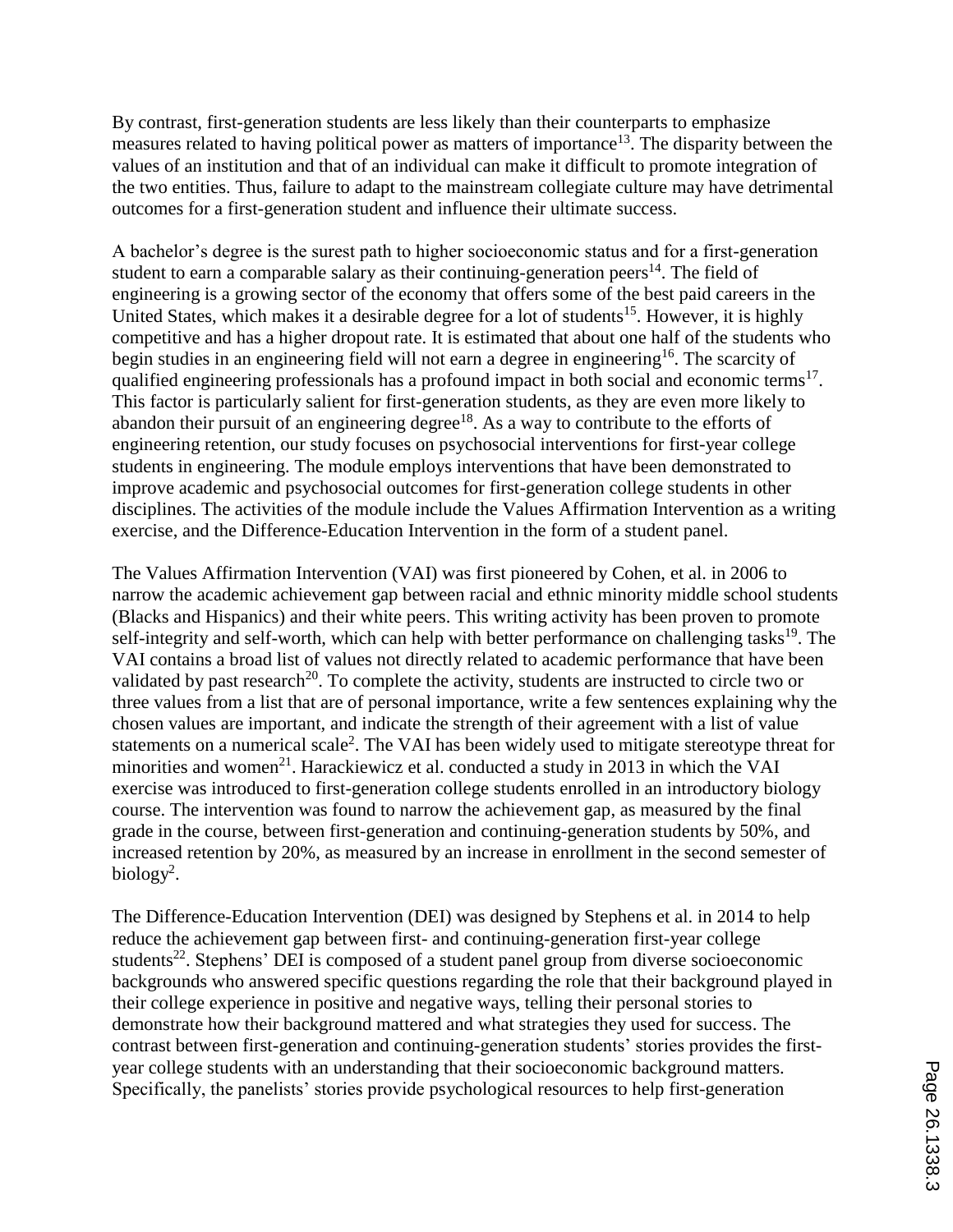students make sense of their college experience, increase their comfort, and ability to effectively transition to college and improve their academic performance<sup>22</sup>.

Purpose of the study

The goal of this study was to design, implement, and evaluate a flexible module for use in engineering first-year seminar courses (First-Year Interest Groups, or FIGs) in order to improve retention and success for first-generation college students. The module sought to replicate the VAI and DEI techniques in an engineering setting at a major university.

# **Method**

# **Overview**

Staff facilitators of the engineering FIGs were approached about allowing time in three class periods in the semester, at the discretion of the facilitators. Each date was dedicated to the VAI writing exercise, the DEI student panel, or the post-intervention survey. Figure 1 shows the overall process to deliver the interventions and survey in the 22 FIGs that participated. The first class period (50 minutes) allotted 10 minutes for the study to be introduced and to seek consent according to Institutional Review Board requirements for accessing grades and GPA in the future, followed by 20 minutes for the VAI writing exercise. The VAI has been found to be most effective when given before a challenging academic task. While this was something that our study tried to pursue whenever possible, it was difficult to achieve such precise timing for every FIG section. Rather, our aim was to have every FIG section do the VAI as early as possible in the semester, so as to catch as many students before a significant course exam. The DEI student panel was conducted on a later class day for the whole period (50 minutes). Toward the end of the semester, a 15-minute post-intervention survey was given in the class. The post-intervention survey was used to gather demographic information and assess participants' college transition, through specific psychological constructs and behaviors.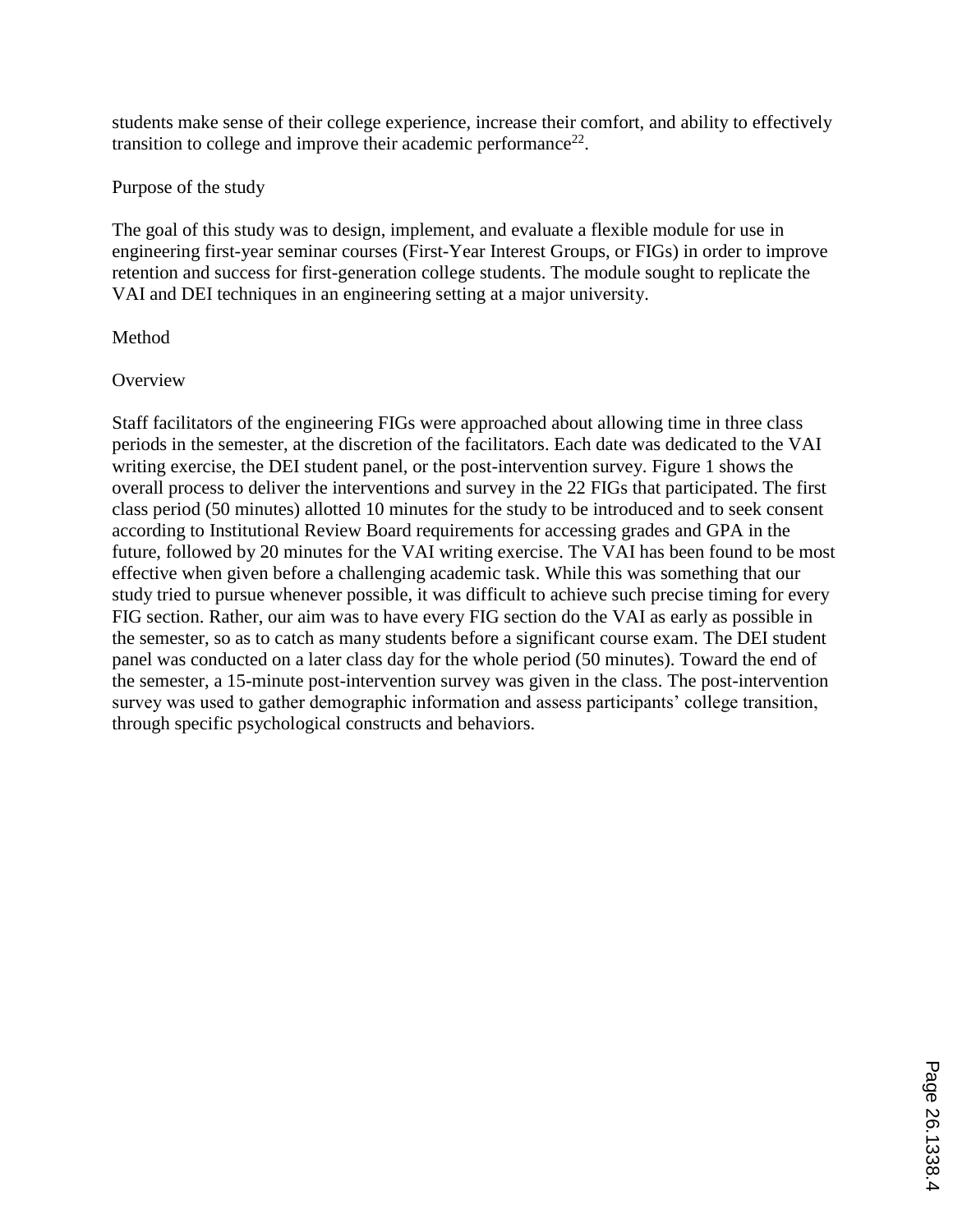### Figure 1: Flowchart of module process



## Participants

Each FIG course section includes 10-20 first-year college students, 1 third- or fourth-year student mentor, and 1 staff facilitator. Within the 43 engineering FIG sections, some are major-specific, while others include a range of engineering majors, and others are geared specifically toward women or underrepresented minorities in engineering. Out of the 43 engineering FIGs, 22 sections agreed to add the intervention modules to their seminar. However, 4 sections could not participate in the DEI panel due to scheduling constraints. A total of 311 students enrolled in the 22 sections agreed to participate in the study and gave the researchers consent to look at their end-of-semester grades and GPA. It is important to note that all students in the participating 22 sections, not just the 311 students who gave consent for their grades to be analyzed, were exposed to the interventions since they were adopted as part of the course. Racial and ethnic demographic data were extracted from information gathered by the university for the entire firstyear cohort. The sample of 311 participants consisted of 74 (24%) Asians; 142 (46%) Whites; 4 (1%) Blacks; 65 (21%) Hispanics/Latinos; 15 (5%) Multiracial; and 11 (3%) unknown (these were students that were described as "foreign" or the institution did not have this information available).

Of the 311 participants, 242 (78%) self-reported generational status and other demographic information through the post-intervention survey. Of the 242 who responded to the question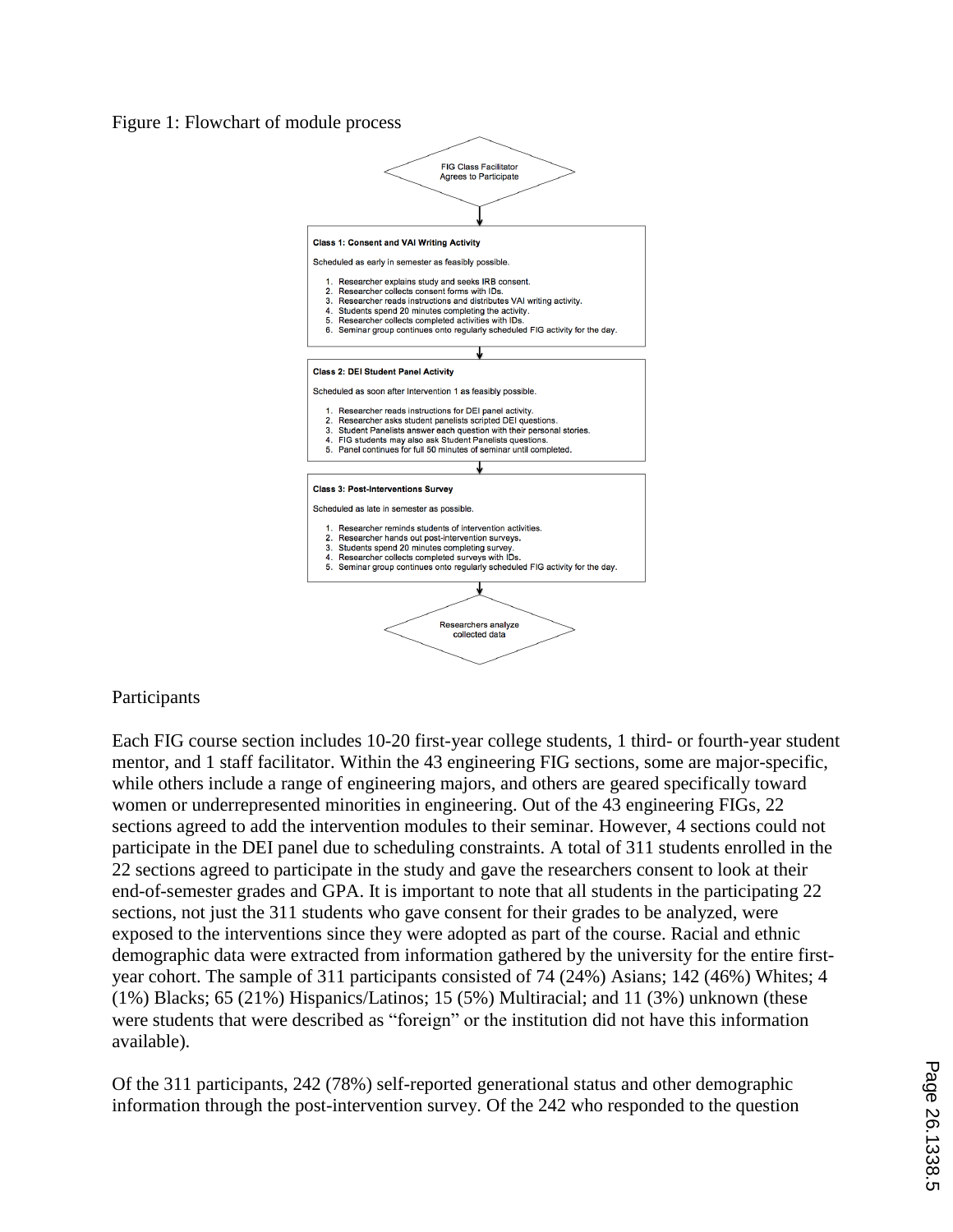regarding their generational status, 33 (14%) identified as first-generation college students, and 209 (86%) identified as continuing-generation. With regard to gender, 90 (37%) identified as female and 152 (63%) identified as male.

## Interventions

The VAI writing activity was the first intervention implemented in all 22 participating sections, scheduled as early in the semester as was feasibly possible. All sections conducted the VAI within the first two months of the semester. The activity was a three-page packet provided in person to each participant present in class. In the event that a student was absent, a follow up email was sent to give the students the opportunity to participate. The students were told that they had 15-20 minutes to complete the exercise. The following prompt was read to ensure everyone received the same information and understood the content of their work:

In class today, you are going to be doing a writing assignment. This will give you additional practice in both critical thinking and writing, which are essential parts of any career in engineering. However, this will be about something that you know well and doesn't require that you studied for it. This writing exercise is confidential and will not be seen by anyone other than the research investigators for this study. There are no right or wrong answers and do not worry about writing technicalities such as spelling or grammar. Instead, focus your writing process on your personal reflections. If you have any questions, please let me know and I will be glad to assist you.

The first page of the activity listed 12 broad values not directly related to academic performance: *being good at art; creativity; relationships with family and friends; government or politics; independence; learning and gaining knowledge; athletic ability; belonging to a social group (such as your community, racial group, or school club); music; career; spiritual or religious values; and a sense of humor*. The instructions asked students to circle 2-3 values that are of personal importance.

Page 2 of the activity asked students to write a few sentences explaining why each of the chosen values were important to them.

Page 3 started by prompting the student to look back at the values circled on page 1, and asked them to list their top 2 reasons why these values were important to them. Page 3 ends by asking students to indicate the strength of their agreement with specific value statements using a numerical scale. The value statements were: *these values have influenced my life; in general, I try to live up to these values; these values are an important part of who I am; I care about these values*. The numerical scale was: *1 is strongly disagree; 2 is disagree; 3 is undecided; 4 is agree; 5 is strongly agree*.

The VAI writing exercise was completed by a total of 331 students across the 22 participating freshman seminar sections; as previously stated, 311 (94%) gave consent to use their academic records data for the study. The response style varied significantly per student as some wrote very little content and didn't use the time allotted for the activity, while others provided longer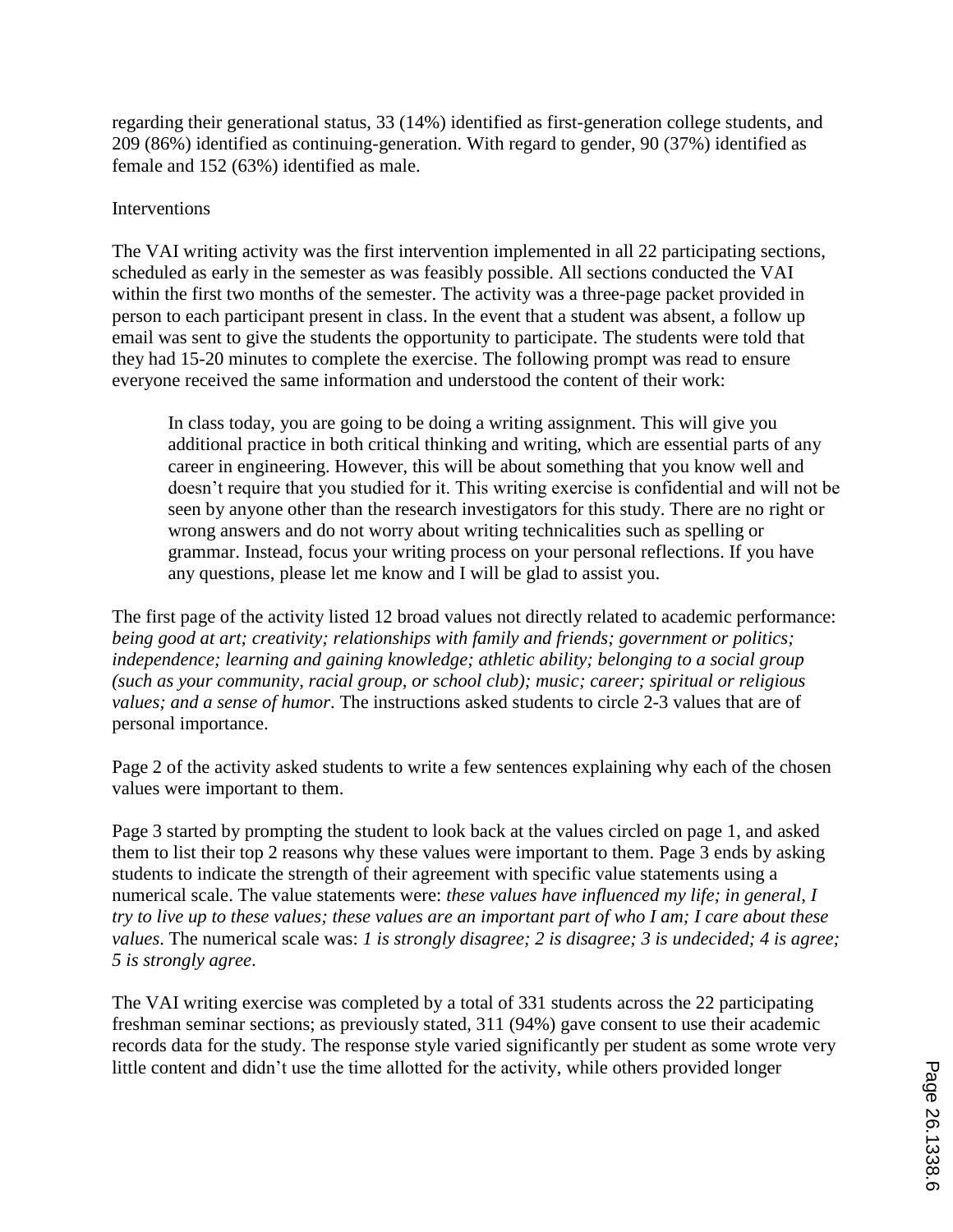responses and used most or all of the time given. Further analyses are planned to find if the amount of writing has any relation to other variables, such as generational status and GPA.

The DEI student panel activity was conducted in a subsequent class period, as soon after the VAI as was feasibly possible. Due to scheduling constraints, the time elapsed between the VAI and the DEI activities was not uniform across the sections. Some sections conducted the two interventions in two weeks consecutively (FIG classes meet once per week). Other sections had 4 to 8 weeks between the interventions. 18 (82%) of the 22 participating sections were able to conduct the second intervention; 4 were unable due to scheduling constraints for the class.

Every attempt was made to recruit an equal number of first-generation and continuing-generation students for each panel, but due to panelists' class schedules the numbers were not equal for each panel; both generation statuses were represented 16 of 18 panels. Some of the FIGs were specifically designed for women or minorities in engineering; therefore, to accommodate the goals of those sections, only women or minority panelists participated in those sections, respectively. Both male and female genders, and a range of engineering disciplines such as chemical engineering, electrical engineering, and biomedical engineering, were represented as much as scheduling would allow. Some panelists participated in as many as six panels, while others were involved in as few as one. Table 1 shows the gender and generational status of the student panelists.

Every panel had a facilitator who lead the session and began by reading the following prompt:

Welcome everyone and welcome to The University of Texas at Austin. We appreciate your participation in the student panel, and hope that today's experience will be valuable for your transition to college. In this session, you will get to hear the stories and experiences of your peers. They were once first-years too, and look forward to sharing their perspectives with you. There will be six questions addressed to the student panel today. Each of the speakers has prepared some thoughts and remarks to share with you. First, the speakers will introduce themselves. They will start by saying their name, year, major, and where they are from. Then, they will answer a series of questions about their experiences at UT.

Each panelist was then asked the following six intervention questions:

- 1) People come to college for many different reasons. What did coming to college mean to you?
- 2) Students can have a wide variety of experiences when they transitions to college and come from many different backgrounds. Thinking back, what was the transition to UT like for you?
- 3) Now we'd like you to share some specific challenges about coming to college. Can you provide an example of an obstacle that you faced when you came to UT and how you resolved it?
- 4) Did you decisions to attend UT affect your relationships with your friends and family at home? If yes, how?
- 5) What would you advise other students to do with backgrounds similar to your own?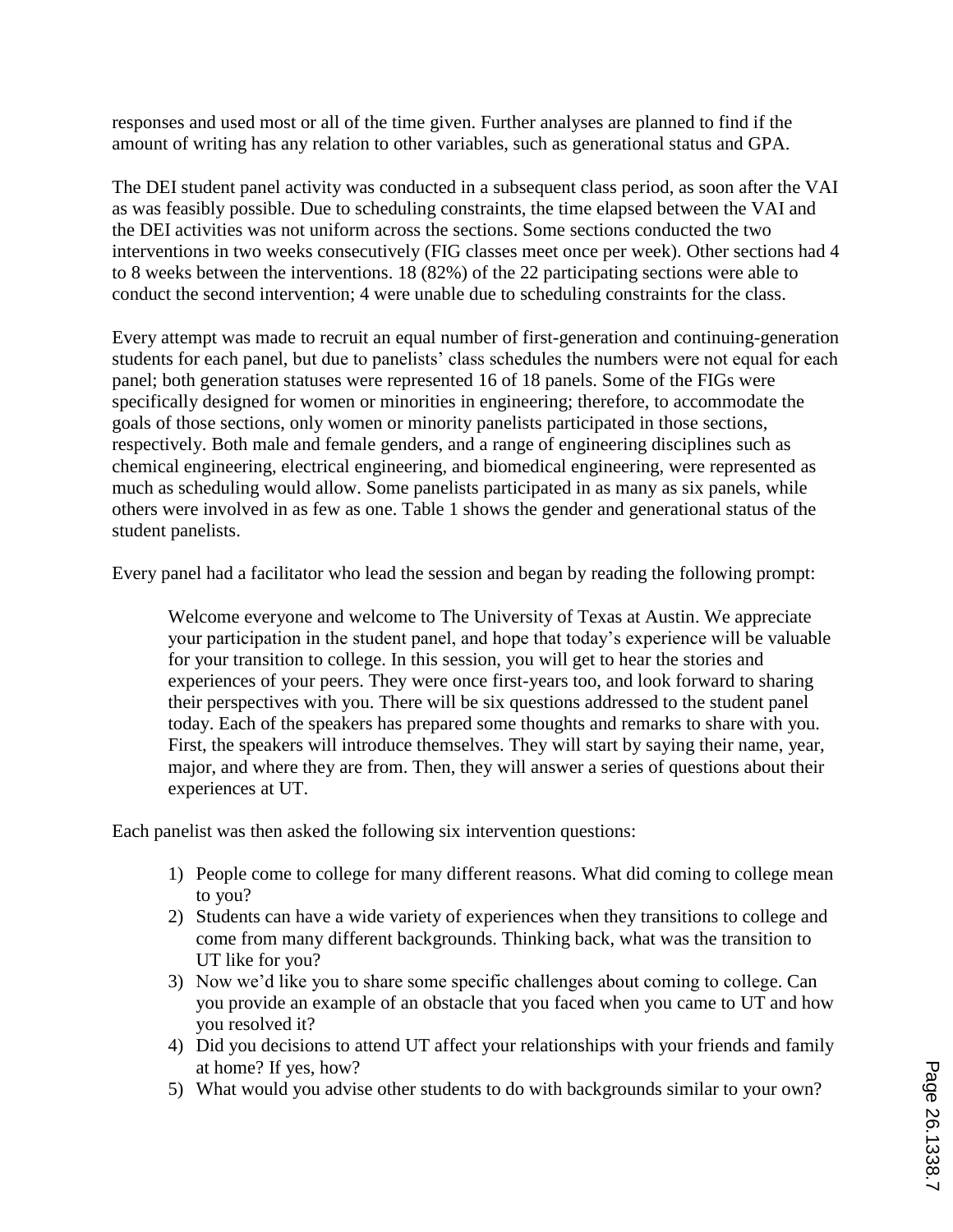6) What experiences that you had prior to UT prepared you to excel in ways that you wouldn't have anticipated at the time?

|          | First-<br>Generation | Continuing-<br>Generation | Male             | Female           | Total<br>Panelists       |
|----------|----------------------|---------------------------|------------------|------------------|--------------------------|
| Panel 1  | $\overline{2}$       | $\overline{2}$            | 1                | 3                | $\overline{4}$           |
| Panel 2  | $\mathbf{1}$         | 3                         | $\overline{2}$   | $\mathbf{1}$     | $\overline{4}$           |
| Panel 3  | 3                    | 3                         | 3                | 3                | 6                        |
| Panel 4  | $\overline{2}$       | $\overline{2}$            | $\overline{4}$   | $\boldsymbol{0}$ | $\overline{4}$           |
| Panel 5  | $\overline{2}$       | $\overline{2}$            | $\overline{2}$   | $\overline{2}$   | $\overline{4}$           |
| Panel 6  | $\mathbf{1}$         | $\mathbf{1}$              | $\boldsymbol{0}$ | $\overline{2}$   | $\overline{2}$           |
| Panel 7  | $\overline{2}$       | 1                         | $\overline{2}$   | $\mathbf{1}$     | 3                        |
| Panel 8  | $\mathbf{1}$         | $\overline{2}$            | $\overline{2}$   | $\mathbf{1}$     | 3                        |
| Panel 9  | $\overline{2}$       | $\overline{2}$            | $\overline{2}$   | $\overline{2}$   | $\overline{4}$           |
| Panel 10 | $\mathbf{1}$         | 3                         | $\overline{2}$   | $\overline{2}$   | $\overline{4}$           |
| Panel 11 | $\mathbf{1}$         | $\mathbf{1}$              | $\overline{2}$   | $\boldsymbol{0}$ | $\overline{2}$           |
| Panel 12 | $\mathbf{1}$         | 3                         | 3                | $\mathbf{1}$     | $\overline{4}$           |
| Panel 13 | $\overline{2}$       | $\overline{3}$            | 5                | $\boldsymbol{0}$ | 5                        |
| Panel 14 | 3                    | $\mathbf{1}$              | 3                | $\mathbf{1}$     | $\overline{\mathcal{A}}$ |
| Panel 15 | $\boldsymbol{0}$     | 3                         | $\overline{2}$   | $\boldsymbol{0}$ | 3                        |
| Panel 16 | $\mathbf{1}$         | 3                         | $\overline{3}$   | $\mathbf{1}$     | $\overline{4}$           |
| Panel 17 | $\boldsymbol{0}$     | 3                         | $\boldsymbol{0}$ | 3                | 3                        |
| Panel 18 | $\mathbf{1}$         | 3                         | 3                | 1                | $\overline{4}$           |
| Total    | 26                   | 40                        | 18               | 24               | 66                       |

Table 1 Panel sessions

Post-Intervention Survey

The post-interventions survey was scheduled during a subsequent class period after the DEI panel and as late into the semester as was feasibly possible. The number of weeks between the DEI panel and the survey varied, depending on the individual scheduling constraints of each section. The 4 sections that did not have the DEI panel also participated in the survey.

242 (78%) of the 311 participants completed the survey. Of the students who completed the survey, 33 (14%) were identified as first-generation, and 209 (86%) as continuing-generation.

Students were given 15 minutes to fill out the survey in class, and could complete the survey online or on paper. The questions in the survey consisted of demographic information as well as dependent measures to assess the effectiveness of the interventions. The survey had a total of 65 questions that assessed several dependent measures that were used in prior studies as well as questions that were composed for the unique aims of our study. The questions derived from the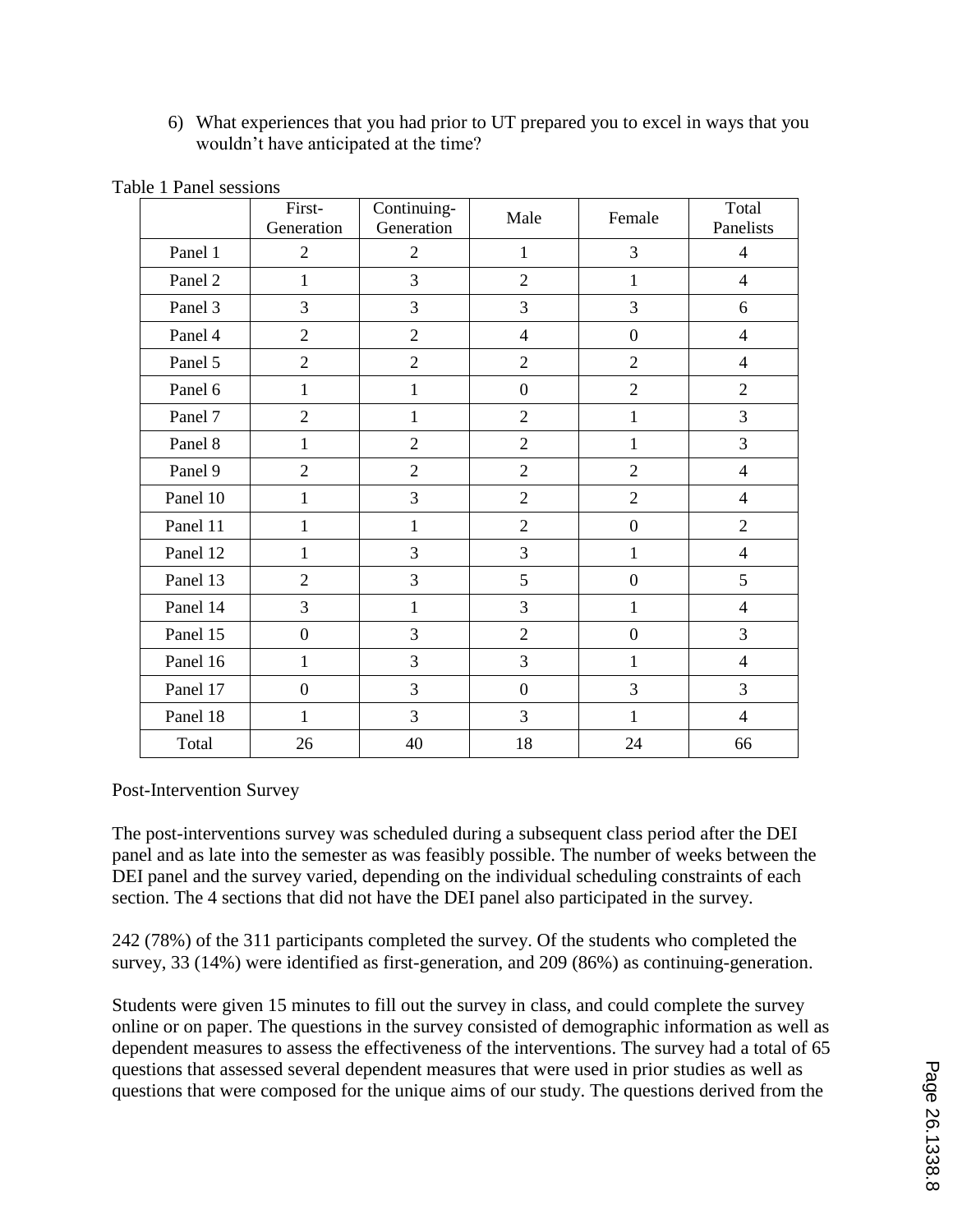studies we based our module on assessed academic identification, perspective taking, social fit, perceived behaviors (tendency to seek college resources), motives for attending college (independent or interdependent). We also thought it would be of interest to know if the participants have siblings currently in college or have obtained a bachelor's degree. We thought that this group of students, while still first-generation students, might differ from other firstgeneration students who do not have siblings in college or with a bachelor's degree. In addition, we asked questions about the amount of time the student spends talking/texting to family and friends from back home as well as an estimate of about how many times they visit home in a month. We also asked students if they dropped any courses during their first semester. To assess the students' level of connection to their own FIG, we incorporated a survey that measures classroom community. This paper describes analysis of one of the sets of questions on this extensive survey, namely the 12 items that assess the extent to which students endorse independent or interdependent motivations for attending college<sup>24</sup>. The measure of independent motivation was the mean of the 6 items that corresponded to independent motivations and the measure of interdependent motivation was likewise taken as the mean of the corresponding 6 items. Missing values were imputed as the mean of the non-missing values for the given item across all students in the sample. Only 8 such values had to be imputed in this manner since most students completed all of the items; most (5) of the missing values were on the final item that queried the extent to which students were motivated to attend college to help their families out after college.

### End-of-semester outcomes

The GPA of each participant for the first semester and his/her retention in engineering were obtained through the institutional records per an approved IRB protocol. Tutoring attendance data from the engineering tutoring sites were collected to determine how frequently participants utilized college resources.

## Results

There were many more continuing-generation students ( $N = 209$ ) than first-generation students  $(N = 33)$  in our sample. The proportions of men among the continuing-generation  $(129/209=62\%)$  and first-generation students  $(23/33=70\%)$  in our sample were similar (p = 0.49, Yates-corrected chi-square test for binomial proportions). The gender imbalance observed in our sample is less extreme than is typical for engineering at our institution; for example, the entire first-year cohort from which this sample was drawn was 890/1239=72% male. Hence, the proportion of male students in our sample as a whole (152/242=63%) was lower than that for the students who belonged to FIGs that did not participate in our study  $(702/933=75\%; p < 0.01,$ Yates-corrected chi-square test for binomial proportions). This makes sense because some of the FIG sections that opted to participate in this study have a substantially larger proportion of women, particularly the groups designed for women in engineering.

We also considered the racial and ethnic diversity of our study sample relative to comparison groups in our School. There was a much smaller fraction of the first-generation students in our sample who reported their race/ethnicity as white-only (6/33=18%) than among the continuinggeneration students (109/209=52%) ( $p < 0.01$ , Yates-corrected chi-square test for binomial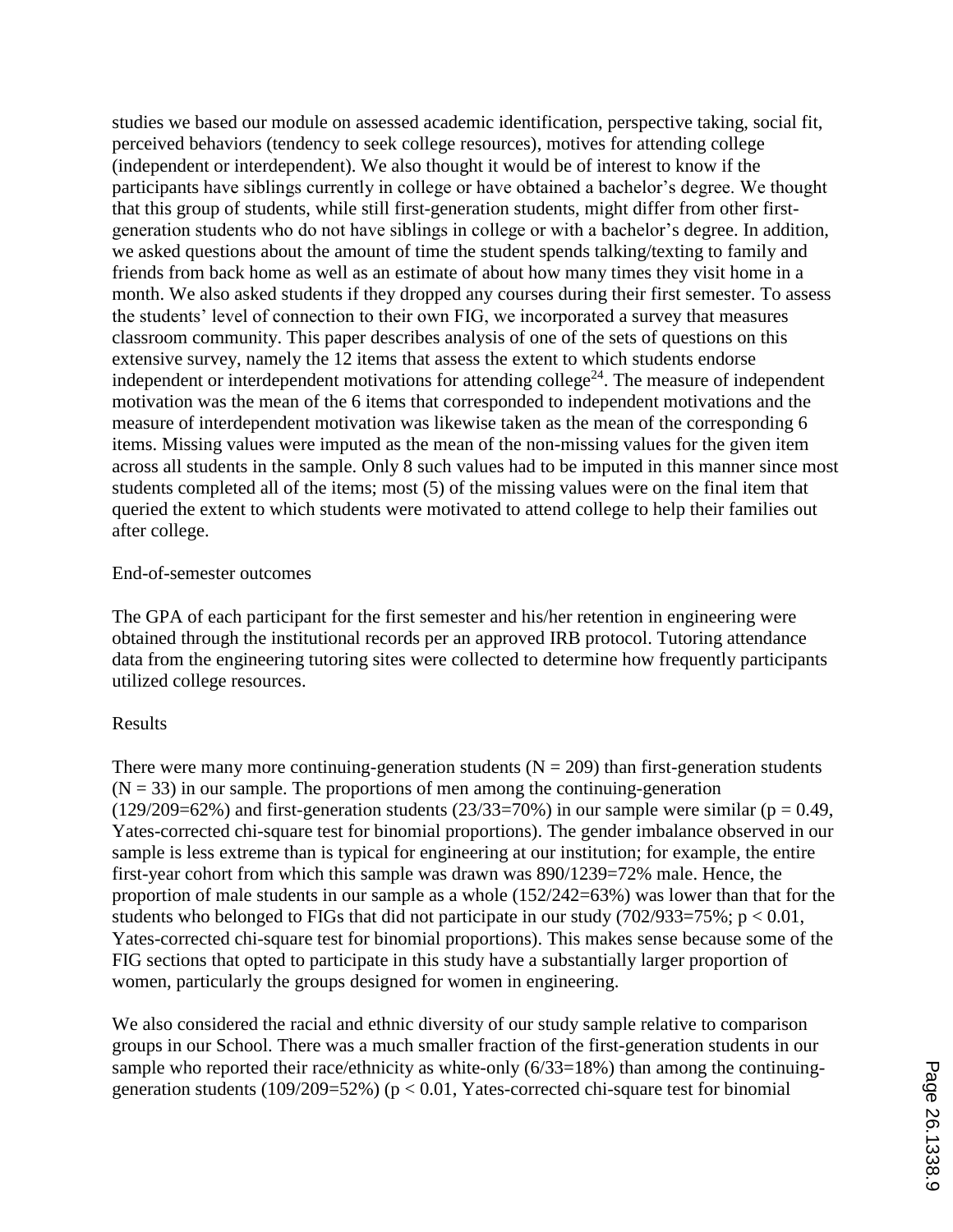proportions). The most commonly identified race/ethnicity for first-generation students in our sample was Hispanic (16/33=49%). In contrast, the most commonly identified race/ethnicity for continuing-generation students in our sample was white-only (109/209=52%), followed by Asian (49/209=23%).

There was no difference in the median values of the measure of independent motivations to attend college between the continuing-generation (6.17) and first-generation students in our sample (6.17) ( $p = 0.90$ , Wilcoxon rank sum test). In contrast, the median values of the measure of interdependent motivations to attend college were 5.17 for the continuing-generation students and 6.00 for the first-generation students, where higher scores indicate that the students more strongly endorsed the associated items. Thus, the first-generation students reported more interdependent motives for attending college ( $p < 0.01$ , Wilcoxon rank sum test).

The median first-semester GPA for the students in our sample was 3.58 (all GPAs in this manuscript are on a 4.0 scale). For reference, the median first-semester GPA for the cohort of first-year engineering students from which our sample was drawn was 3.53. A quantile-quantile plot of the GPAs of students in our sample against a standard normal distribution suggests that the GPA data are not normally distributed. Thus, all statistical comparisons of GPAs were performed using non-parametric tests. The median first-semester GPA for the students in our sample (3.58) was not different from that of students who belonged to FIGs that did not participate in our study  $(3.52; p = 0.14, Wilcoxon rank-sum test)$ . The median first-semester GPA for the male (3.58) and female (3.54) students in our sample were not different ( $p = 0.89$ , Wilcoxon rank-sum test).

The median first-semester GPA for the first-generation students in our sample (3.31) was lower than that of the continuing-generation students in our sample  $(3.59; p < 0.01, Wilcoxon rank-sum)$ test). The difference in first-semester GPA between the first-generation and continuinggeneration students persisted even when other factors were considered. As described above, the racial and ethnic diversity of the first-generation students in our study was quite different from that of the continuing-generation students; hence, we also made comparisons within the racial/ethnic group for the most populated category. The median first-semester GPA of the firstgeneration students who identified as Hispanic (3.15) was lower than that of the continuinggeneration students who identified as Hispanic  $(3.46; p = 0.04, Wilcoxon rank-sum test)$ .

We investigated whether or not students used the tutoring resources available through the School. For these analyses, a student was considered to have used the tutoring resources if she/he utilized the tutoring service even once in the fall 2014 semester. A larger proportion of students in our sample used the tutoring resources (64/242=26%) than did students who belonged to FIGs that did not participate in our study  $(170/933=18\%; p < 0.01$ , Yates-corrected chi-square test for binomial proportions). We are also encouraged that the proportion of first-generation students in our sample who used tutoring resources (11/33=33%) was similar to that of the continuinggeneration students in our sample who used the tutoring resources (53/209=25%;  $p = 0.45$ , Yates-corrected chi-square test for binomial proportions). The proportion of female students in our sample who used the tutoring services (32/90=36%) was higher than that of the male students (32/152=21%) in our sample ( $p = 0.02$ , Yates-corrected chi-square test for binomial proportions). In contrast, for students who belonged to FIGs that did not participate in our study,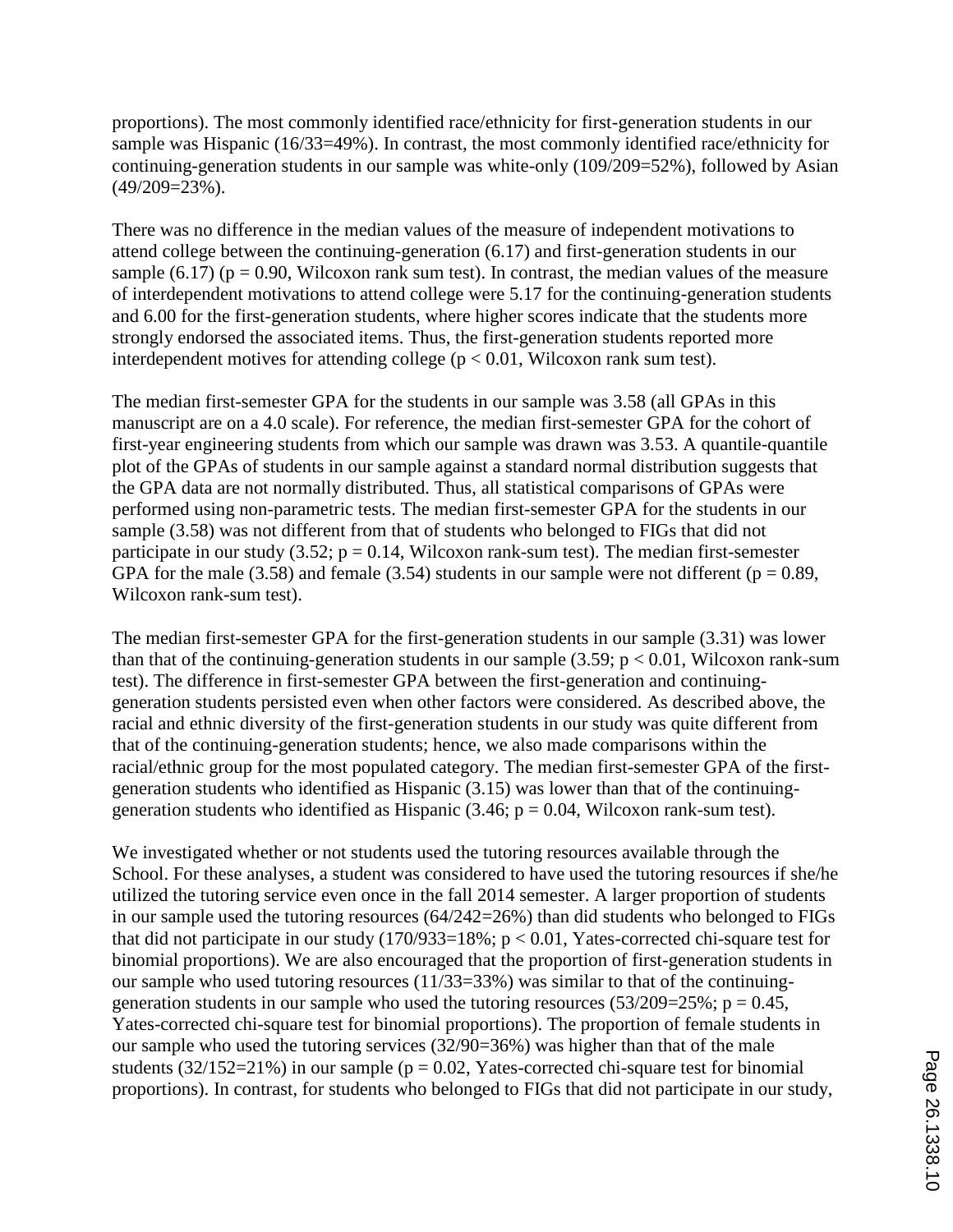there was no difference in the rate at which female  $(41/231=18%)$  and male students  $(129/702=18%)$  utilized the tutoring resources ( $p = 0.91$ , Yates-corrected chi-square test for binomial proportions). The gender difference in tutoring utilization between our study sample and the other students in FIGs appears to be due to differences in the study behaviors of the women. Male students in our sample used the tutoring resources at a rate (32/152=21%) similar to that of male students who belonged to FIGs that did not participate in our study  $(129/702=18\%; p = 0.51, Yates-corrected chi-square test for binomial proportions). On the other$ hand, female students in our sample used the tutoring resources a higher rate (32/90=36%) than that of female students who belonged to FIGs that did not participate in our study (41/231=18%; p < 0.01, Yates-corrected chi-square test for binomial proportions).

Table 2: Sample size according to generational status and gender

| N      | <b>Continuing-Generation</b> | <b>First-Generation</b> | <b>Total</b> |
|--------|------------------------------|-------------------------|--------------|
| male   | 29                           | າາ                      | 152          |
| female | 80                           |                         | 90           |
| Total  | 209                          | 33                      | 242          |

| N-Continuing |       |              |                 |
|--------------|-------|--------------|-----------------|
| Generation   | White | <b>Asian</b> | <b>Hispanic</b> |
| male         | 70    | 29           |                 |
| female       | 37    | 20           | L6              |
| <b>Total</b> | .09   | 49           | 37              |

| N-First<br>Generation | White | <b>Black</b> | Asian | <b>Hispanic</b> |
|-----------------------|-------|--------------|-------|-----------------|
| male                  |       |              |       |                 |
| female                |       |              |       |                 |
| <b>Total</b>          |       |              |       | Lб              |

Table 3: Tutoring count according to generational status

| N-Tutoring |                              |                         |              |
|------------|------------------------------|-------------------------|--------------|
| Usage      | <b>Continuing-Generation</b> | <b>First-Generation</b> | <b>Total</b> |
| male       | 26                           |                         | 32           |
| female     |                              |                         | 32           |
| total      | 53                           |                         | 64           |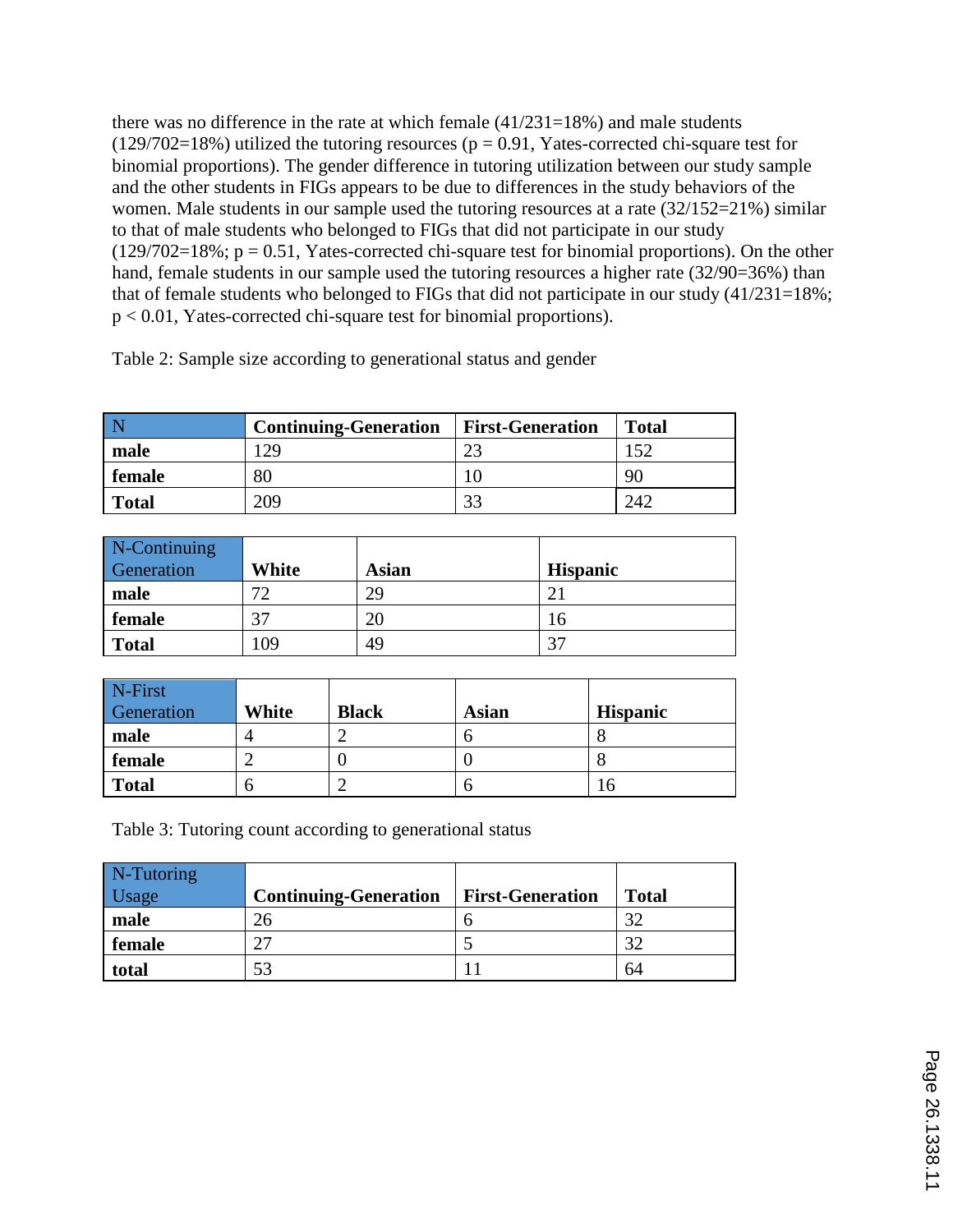### Discussion

This study was designed to incorporate a module that included psychosocial interventions for first-year students in an engineering freshman seminar course. The study looked to replicate interventions that have previously been shown useful in recent studies to reduce the achievement gap between first-generation and continuing-generation students.

GPA data was collected for the current freshmen cohort to evaluate any effects that could be attributed to the interventions employed in the participating FIG sections. Contrary to what has been found in the previous work from which our interventions are based on, there is still a substantial gap in GPA between first-generation and continuing-generation students that participated in our module. In addition, we do not currently have GPA and generation status data for FIGs from prior years. Thus, at this time we do not know how the GPA gap we observed compares to past cohorts of first- and continuing-generation students. We are working with our colleagues to determine if appropriate historical data can be identified for comparison.

Our goal was to offer the interventions to as many FIG sections as possible since the interventions were found to be beneficial in published studies. To achieve this goal, we had to be very flexible with the FIG leaders, which precluded the level of control of the randomized published studies that established these interventions. Some of the FIG sections plan their semester schedule far in advance. When we reached out to the FIG sections, many of them already had scheduling conflicts to accommodate the module. In the future, we will be able to reach out to the FIG sections with more lead-time.

Our GPA analysis was subdivided into racial/ethnic groups for first- and continuing-generation students. Since the Hispanic group was the largest ethnic group for first-generation students in our sample, it was compared to the continuing-generation students who identified as Hispanic. The comparison revealed that the GPA gap between first-generation and continuing-generation students persisted even when GPA comparisons were made within a single ethnic group. Therefore, the GPA gap we observed between first- and continuing-generation students is not explained by race/ethnicity. This finding is consistent with prior literature that shows that being a first-generation student is a disadvantage within any given race/ethnic group<sup>25</sup>.

Future work will include comparing the GPA and retention data to historical controls, i.e., students who participated in the FIG sections in previous years before the module was introduced. Another area that can provide interesting findings is to evaluate how SAT/ACT scores correlate with GPA, after the module has been implemented. The authors are committed to following this cohort of students in the subsequent semesters so that the end-of-year GPA and retention data can be further evaluated.

Tutoring data were also evaluated to track the students' behavior with respect to utilizing campus resources. The studies in the prior literature that motivated this work suggested that the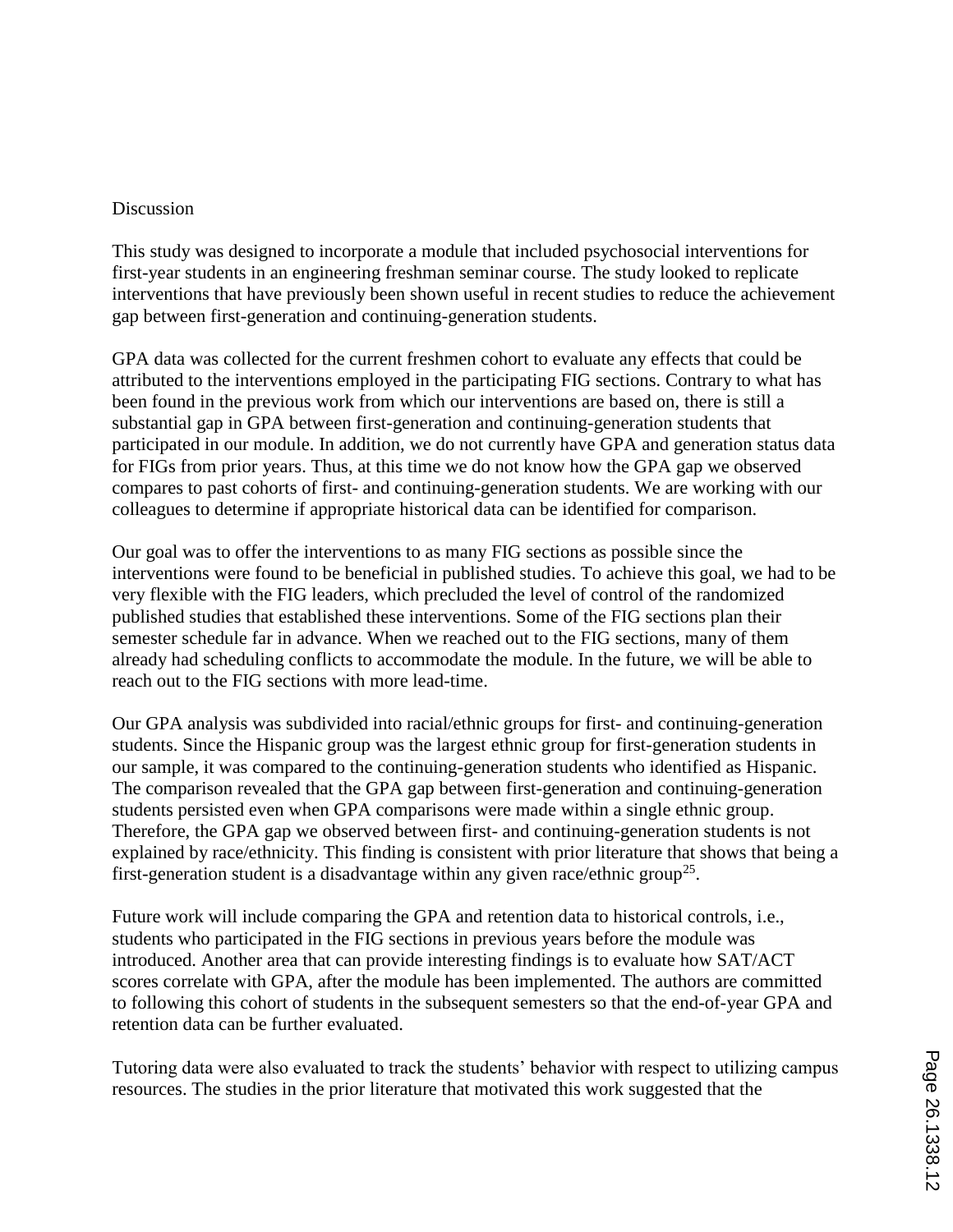interventions we adopted influence such behavior. A previous study has found that firstgeneration students are less likely to utilize or have more difficulty in recognizing university support, due to their limited experience in seeking such services<sup>10</sup>. For our study, a student was considered to have used tutoring services even if only utilized once in the semester. It was found that tutoring usage was proportionally higher for the students in our sample than for the students in the FIG sections that did not participate in our study. First- and continuing-generation students in our study were compared and found that there was no gap in tutoring usage between the two groups. This could be a result to the interventions in our module, particularly the DEI panel, in which panelists often discussed the importance of tutoring at the university level. However, historical data on tutoring utilization for first- and continuing-generation students in our School are needed to help interpret the results of this study. Another interesting observation in this research was the difference in tutoring utilization for women in the intervention sample relative to the women in the comparison group. However, interpretation for this group is complex as our sample had a relatively large representation of the FIG sections from the Women in Engineering Program (WEP). Further investigation is needed to clarify whether the difference can be directly tied to the intervention.

The literature states that first-generation students are more likely to have a hard transition into the university as it requires a cultural adaptation<sup>11</sup>. University values tend to mirror those of an individualistic culture, largely seen in the white-collar middle class. First-generation students tend to better identify with a collectivistic perspective. This can cause first-generation students to feel alienated, due to the mismatch of values. To gather a better perspective of what values our sample of students better identified with, the survey incorporated questions that assessed motivation for attending college, based on independent and interdependent motives. No differences were found in the measure of independent motivation to attend college between continuing- and first-generation students in our sample. However, first generation students reported more interdependent motives for attending college. The findings indicate that firstgeneration students in our sample have adopted independent motives to the same degree as their continuing-generation peers, which suggests the degree of acculturation for the first-generation students. Yet, interdependent motives were more salient with first-generation students than with the continuing-generation students. This could suggest that first-generation students may be more conflicted than their continuing-generation peers when a given situation causes opposing values to confront, such as prioritizing familial responsibilities versus individual responsibilities. Further analyses of the survey and other measures, such as the VAI, will help better understand these connections.

Many of the FIG mentors commented how much they enjoyed incorporating the DEI panel to represent a more diverse group of students. Though many of the same themes reoccurred from one panel to another, such as seeking tutoring services and getting involved on campus, each group of panelists was dynamic and unique.

The panelists were interviewed to get their perceptions about the DEI panel(s) and suggestions for future panels. Interesting subjects emerged from the interviews that offered some insight about the overall expression students may have regarding the panels, given that the audience members were not asked directly about the panel they attended. In terms of group composition, first-generation panelists were a smaller and more homogenous group that easily identified with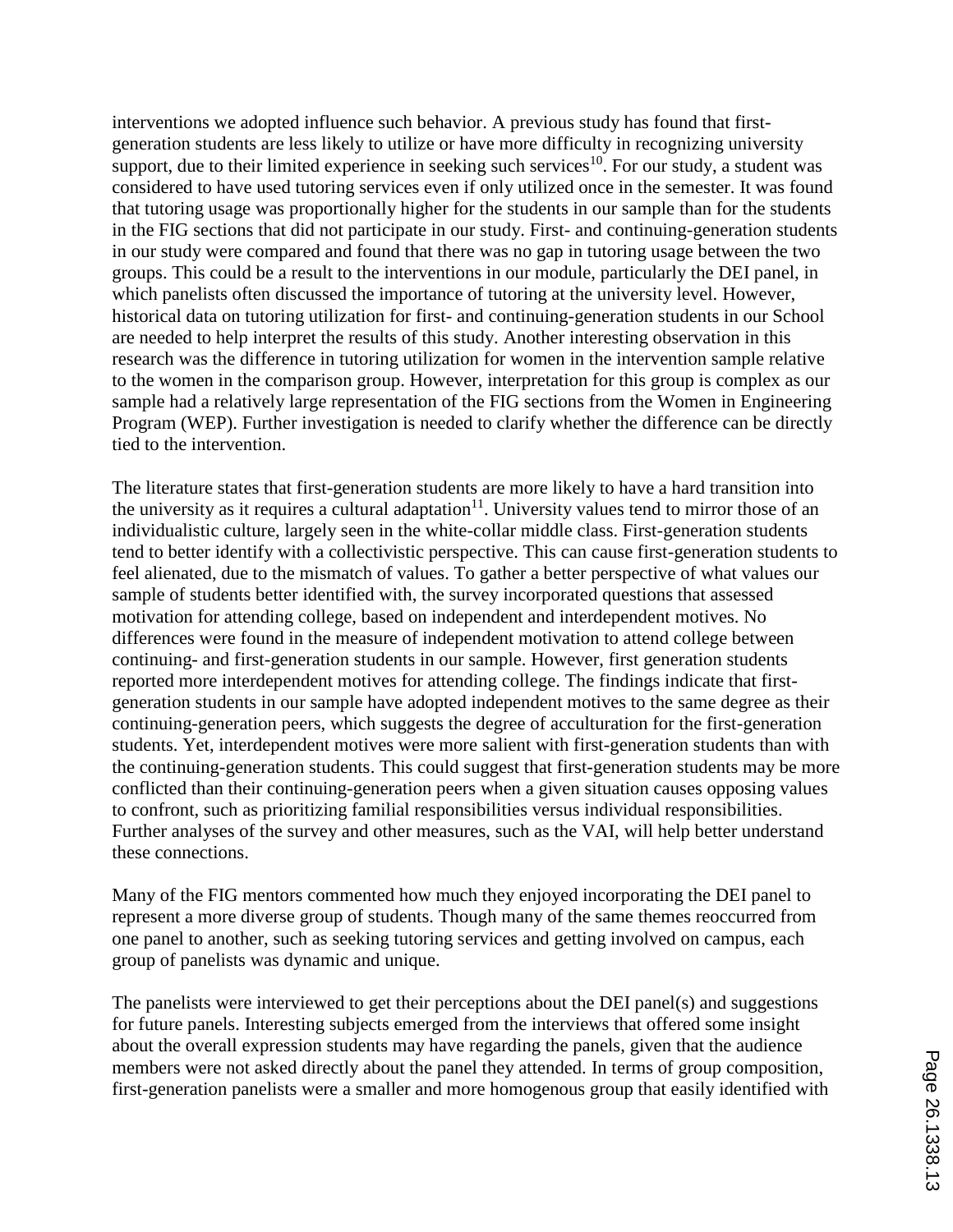their generational status, while continuing-generation panelists were not as likely to identify with their generational status<sup>23</sup>. At the end of the semester, panelists were asked for suggestions to improve the DEI panel activity. Many continuing-generation students thought that the panel failed to deliver a unified message to the audience and thought that the discussion of background was not as important as emphasized by the questions. In contrast, first-generation panelists suggested smaller changes to the panels, such as having a student facilitator, but did not have any suggestions about the content of the questions. Many first-generation panelists found it refreshing to incorporate social background and its relation to an individual's college experience. Despite these differences, both continuing- and first-generation panelists thought that the panels offered them a personal opportunity to get to know their fellow classmates in a way they had not considered in the past. The panel(s) also caused panelists to reflect on their own college experience in a way that had not been anticipated.

# Limitations

A limitation to this study is the variability in the implementation of the interventions, particularly in the timing. As previously stated, the VAI was developed to take place immediately preceding a challenging academic task, thus mitigating the achievement gap. While this was attempted in our study, scheduling constraints required an alteration to schedule the VAI as early in the semester as possible in an effort to expose participants to the intervention before their first major exam. However, some of the FIG sections did the VAI intervention after their first major exam. The varying durations between the interventions and the survey could have a significant impact on how much participants benefitted from the module in the semester studied. Ongoing data collection (GPA, retention) will continue on this cohort in future semesters to determine if more changes are observed later.

Another factor that could not be controlled throughout this study is the student's attendance to the FIG classes each week. While absent students were encouraged to take part in the VAI writing exercise, many of them opted not to. For the students that were absent for the DEI panel, there was no second opportunity available to participate. Therefore, it was difficult to ensure that all participants would get the same experiences out of this module.

The interventions selected for this module were chosen in part because prior work suggested that they might have some positive benefits for continuing-generation students in terms of psychosocial adjustment to college, even if academic benefits may only arise for first-generation students. Hence, another area for future work is to analyze the survey data further with regard to presence of the sense of belonging and engagement with the university community.

#### Bibliography

1. Engle, J., & Tinto, V. (2008). Moving Beyond Access: College Success for Low-Income, First-Generation Students. Pell Institute for the Study of Opportunity in Higher Education.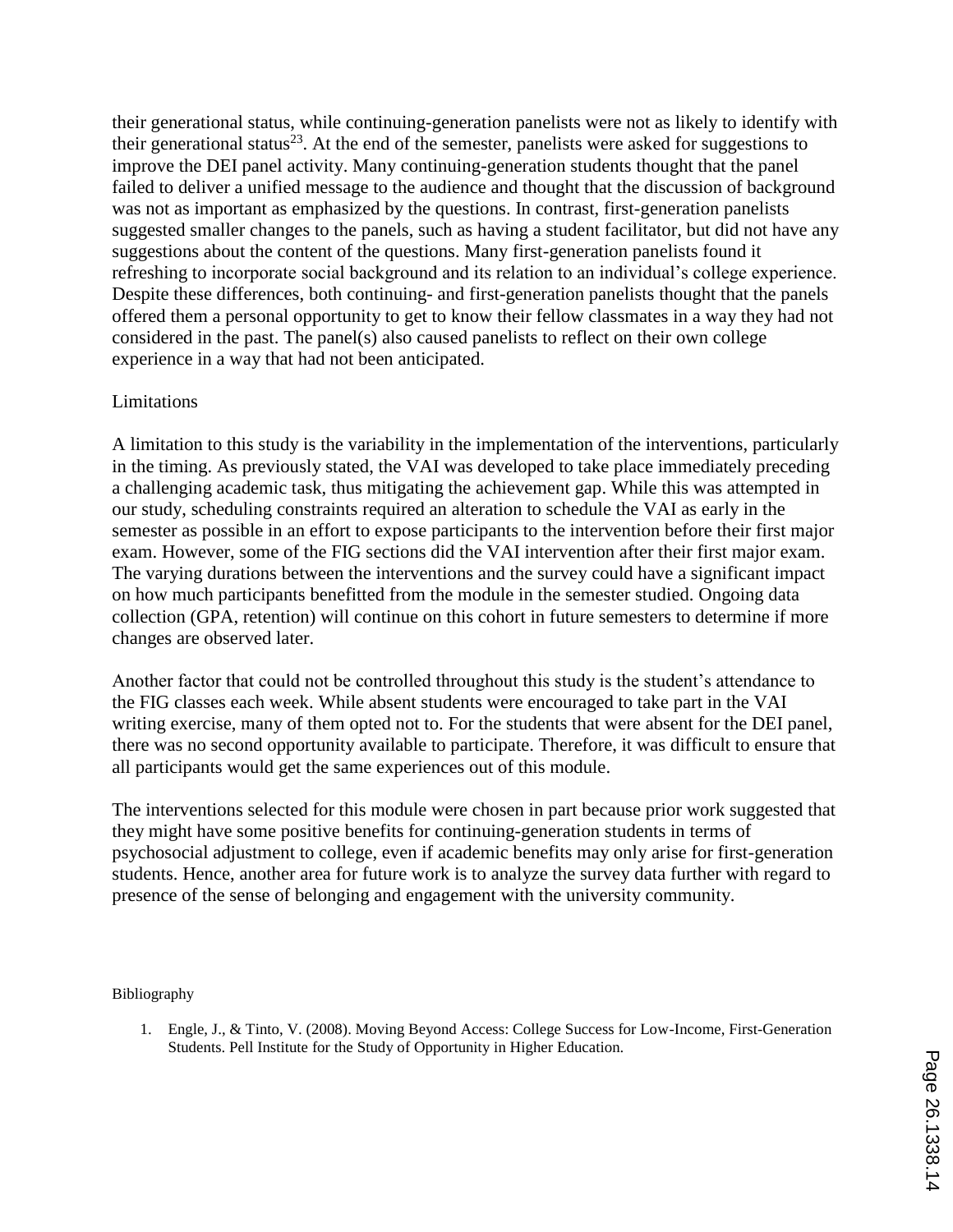- 2. Harackiewicz, J. M., Canning, E. A., Tibbets, Y., Giffen, C. J., Blair, S. S., Rouse, D. I., & Janet, H. S. "Closing the Social Class Achievement Gap for First-Generation Students in Undergraduate Biology". *Journal of Educational Psychology*, **106**(2), 375-389, (2013).
- 3. Horn, L., and Nunez, A.M. (2000). *Mapping the Road to College: First-Generation Students' Math Track, Planning Strategies, and Context of Support* (NCES 2000-153). U.S. Department of Education, National Center for Education Statistics. Washington, DC: U.S. Government Printing Office.
- 4. Choy, S.P. (2000). *Low-Income Students: Who They Are and How They Pay for Their Education* (NCES 2000-169). U.S. Department of Education, National Center for Education Statistics. Washington, DC: U.S. Government Printing Office.
- 5. Engle,J., Bermeo, A., & O'Brien, C. (2006). Straight from the Source: What Works for First-Generation College Students. The Pell Institute for the Study of Opportunity in Higher Education.
- 6. Chen, X. (2005). *First Generation Students in Postsecondary Education: A Look at Their College Transcripts* (NCES 2005-171).U.S. Department of Education, National Center for Education Statistics. Washington, DC: U.S. Government Printing Office.
- 7. Ozga, J., & Sukhnandan, L. "Undergraduate Non-Completion: Developing an Explanatory Model". *Higher Education Quarterly*, **52**(3), 316-333 (1998)..
- 8. *Retention Project:* 32. ASEE, 27 Aug. 2012. Web. 14 Mar. 2015. <http://www.asee.org/retention-project>.
- 9. Martin, J.P., Miller, M.K., & Simmons, D.R., "Exploring The Theoretical Social Capital "Deficit" Of First Generation College Students: Implications For Engineering Education". *International Journal Of Engineering Education* **30**(4), 822-836, (2014).
- 10. Martin, J.P., Simmons, D.R., & Yu S.L., "The role of social capital in the experiences of Hispanic women in engineering majors", *Journal of Engineering Education*, **102** (2), 2013, pp.227-243.
- 11. London, H. "Breaking Away: A Study of First-Generation College Students and Their Families." *American Journal of Education*, **97**(2), 144-170, (1989).
- 12. Stephens, N.M., Fryberg, S.A., Markus, H.R., Johnson, C., Covarrubias, R. "Unseen disadvantage: How American universities' focus on independence undermines the academic performance of first-generation college students." *Journal of Personality of Social Psychology*, **102**, 1178-1197, (2012).
- 13. Nunez, A.M., and Cuccaro-Alamin, S. (1998) *First-Generation Students: Undergraduates Whose Parents Never Enrolled in Postsecondary Education* (NCES 98-082). U.S. Department of Education. National Center for Education Statistics. Washington, DC: U.S. Government Printing Office.
- 14. Bowen, W.G., Kurzweil, M.A., & Tobin, E.M. (2005). *Equity and excellence in American higher education*. Charlottesville: University of Virginia Press.
- 15. Bureau of Labor Statistics, U.S. Department of Labor, Occupational Outlook Handbook, 2014-15 Edition, Acknowledgments, on the Internet at http://www.bls.gov/ooh/about/acknowledgements.htm.
- 16. Burtner, J. "The use of discriminant analysis to investigate the influence of non-cognitive factors on engineering school persistence." *Journal of Engineering Education*, **94**, 335-338, (2005).
- 17. Seymour, E. & Hewitt, N.M. (1997). *Talking about leaving, why undergraduates leave the sciences.* Westview Press, Boulder, CO.